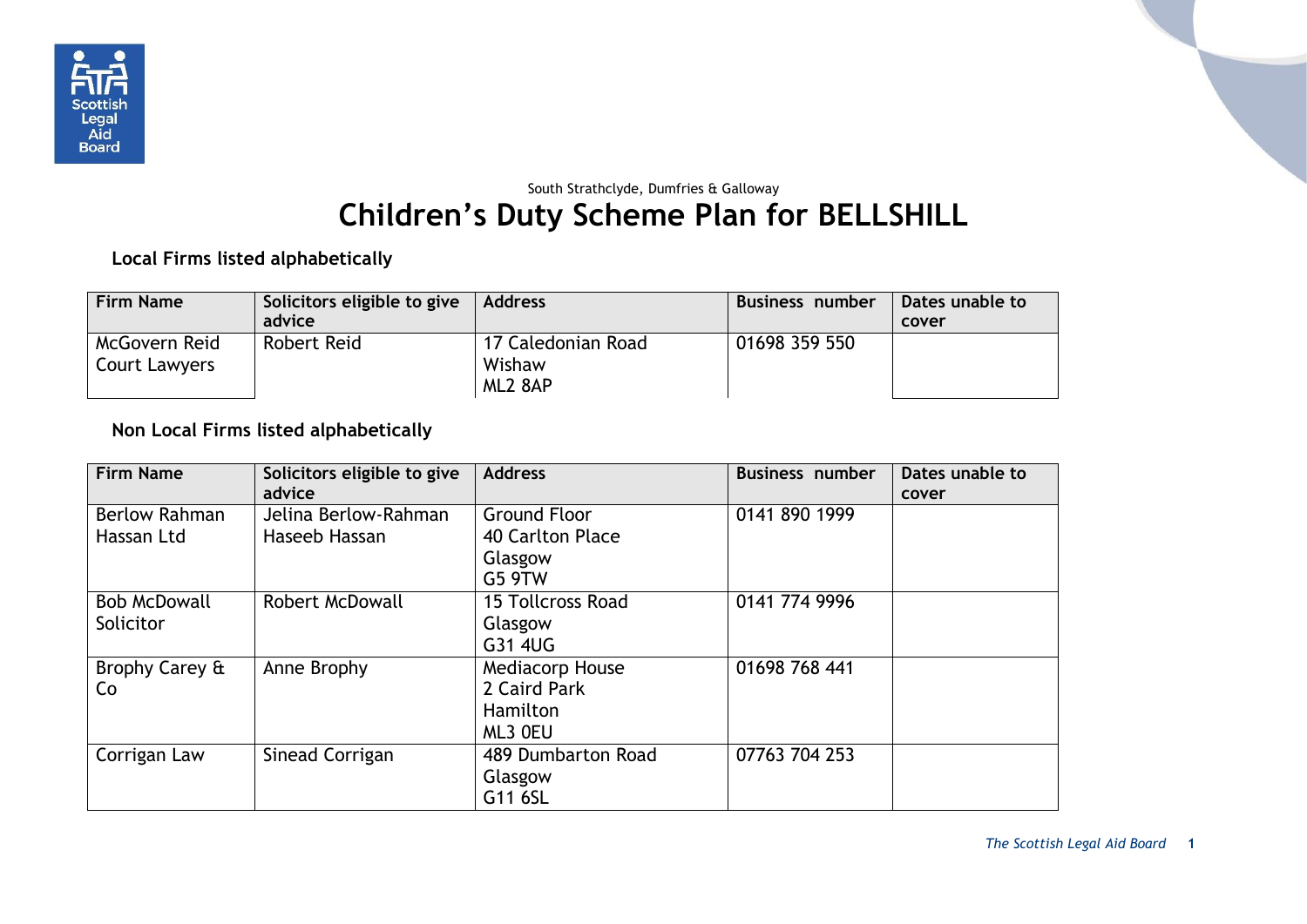| <b>Firm Name</b>                    | Solicitors eligible to give<br>advice                                | <b>Address</b>                                               | <b>Business number</b> | Dates unable to<br>cover |
|-------------------------------------|----------------------------------------------------------------------|--------------------------------------------------------------|------------------------|--------------------------|
| Fleming & Reid<br><b>Solicitors</b> | Michael Gallen<br><b>Brian Cooney</b>                                | 180 Hope Street<br>Glasgow<br>G <sub>2</sub> 2UE             | 0141 331 1144          |                          |
| lan C McCarthy<br><b>Solicitors</b> | lan McCarthy<br>Jacqueline White                                     | 905 Shettleston Road<br>Glasgow<br><b>G32 7NU</b>            | 0141 763 1366          |                          |
| Jonathon Paul<br><b>Solicitors</b>  | Jonathon Paul                                                        | 102 Main Street<br>Alexandria<br>Dumbarton<br><b>G83 OPB</b> | 01389 756785           |                          |
| Joseph G Boyd &<br>Co Court Lawyers | Joseph Boyd                                                          | 41-43 Bread Street<br>Edinburgh<br>EH3 9AH                   | 07746 767 776          |                          |
| Kenneth M<br>Greener                | <b>Kenneth Greener</b>                                               | 1 New Street<br>Stonehouse<br>South Lanarkshire<br>ML9 3LT   | 01698 793366           |                          |
| L Kerr Solicitors                   | Lauren Kerr                                                          | 97-99 Glasgow Road<br>Dumbarton                              | 0739 374 6024          |                          |
| Livingstone<br><b>Brown</b>         | Paul Sturdy<br>Nicola Watson<br><b>Gillian Russell</b><br>Amy Dobbin | 775 Shettleston Road<br>Glasgow                              | 0141 778 9657          |                          |
| <b>LKW Solicitors</b><br>Ltd        | Khalda Wali<br>Zahra Bhatti<br>Sofia Liaquat                         | 414 Cathcart Road<br>Glasgow<br>G42 7BZ                      | 07944 562 909          |                          |
| McBride Kondol &<br>Co              | Leon Kondol                                                          | 35 Glenmore Avenue<br>Glasgow<br>G42 0EH                     | 0141 647 6400          |                          |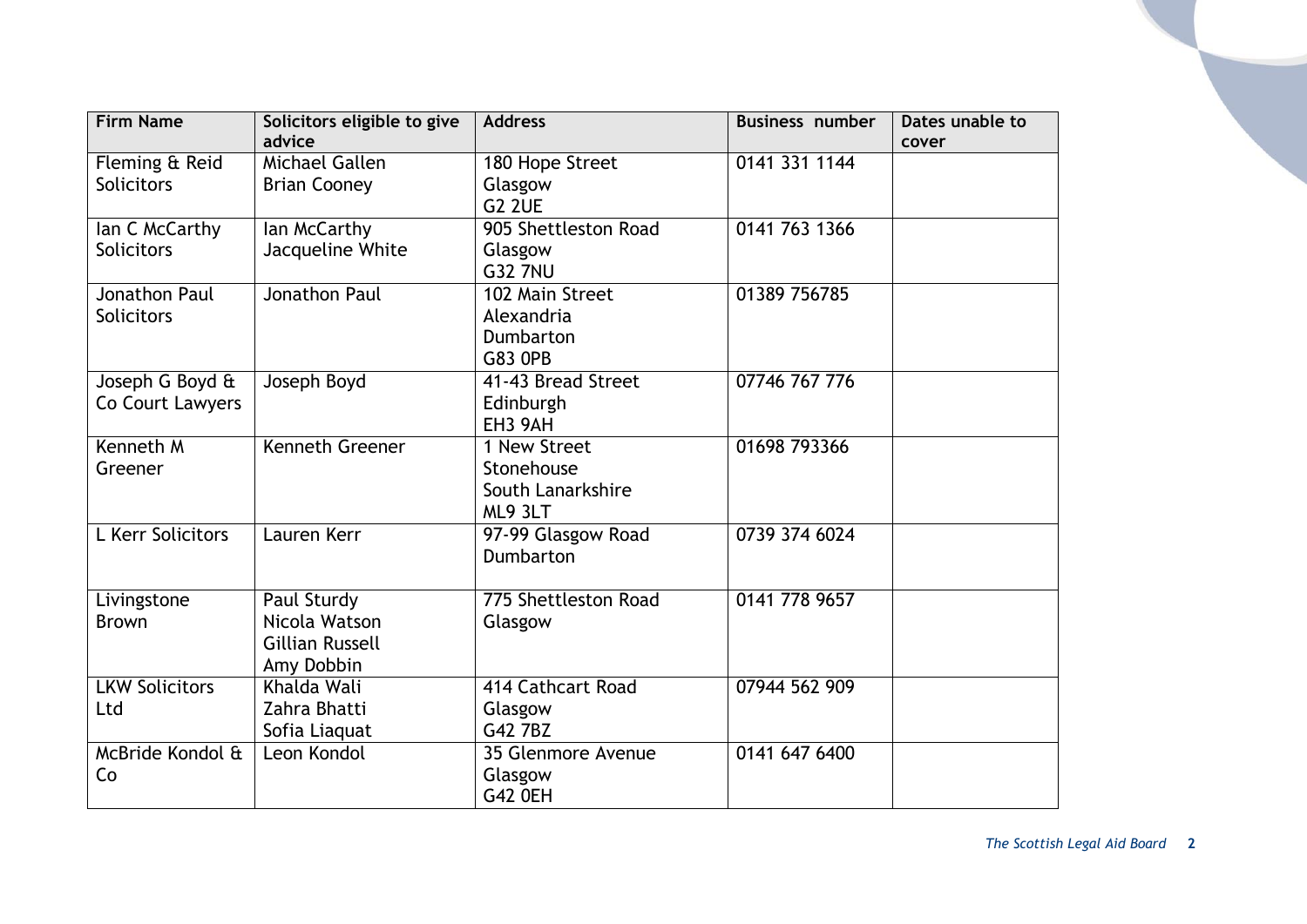| <b>Firm Name</b>       | Solicitors eligible to give | <b>Address</b>             | <b>Business number</b> | Dates unable to |
|------------------------|-----------------------------|----------------------------|------------------------|-----------------|
|                        | advice                      |                            |                        | cover           |
| <b>McCarthy Law</b>    | Kathleen McCarthy           | 2/1, 111 Hyndland Road     | 0141 337 6678          |                 |
|                        | Maria Murdoch               | Glasgow                    |                        |                 |
|                        |                             | G12 9J                     |                        |                 |
| <b>McClure Collins</b> | <b>Gerald McClure</b>       | 139 Allison Street         | 0141 423 7181          |                 |
|                        | Anne Bolger                 | Glasgow                    |                        |                 |
|                        | <b>James Rhodes</b>         | G42 8RY                    |                        |                 |
| <b>McIntosh McCann</b> | Lorna McCann                | 486 Dumbarton Road         | 0141 212 2222          |                 |
|                        |                             | Glasgow                    |                        |                 |
|                        |                             | G11 6SL                    |                        |                 |
| McQuillan Glasser      | Mary Anne                   | 53 Quarry Street           | 01698 200 006          |                 |
| & Waughman             | McGranaghan                 | Hamilton                   |                        |                 |
|                        |                             | ML3 7AH                    |                        |                 |
| Moir & Sweeney         | lan Moir                    | 46 Carlton Place           | 0141 429 2724          |                 |
|                        | Paul Sweeney                | Glasgow                    |                        |                 |
|                        | Douglas McAllister          | G5 9TW                     |                        |                 |
| Neil Kilcoyne &        | Neil Kilcoyne               | 345 Victoria Road          | 0141 433 2700          |                 |
| Co                     | Jennifer Harkin             | Glasgow                    |                        |                 |
|                        |                             | G42 7SA                    |                        |                 |
| Newford Law            | John McBride                | 101 Eaglesham Road         | 0141 644 1792          |                 |
| Solicitors             |                             | Glasgow                    |                        |                 |
| Norman Lawson &        | Manish Upadhyay             | 3rd Floor                  | 0141 275 4844          |                 |
| Co                     |                             | <b>St Georges Building</b> |                        |                 |
|                        |                             | 5 St Vincent Place         |                        |                 |
|                        |                             | Glasgow                    |                        |                 |
|                        |                             | <b>G1 2DH</b>              |                        |                 |
| O'Donnell & Co         | Gerald O'Donnell            | 79 Kinfauns Drive          | 0141 944 1441          |                 |
|                        |                             | Glasgow                    |                        |                 |
|                        |                             | G15 7TG                    |                        |                 |